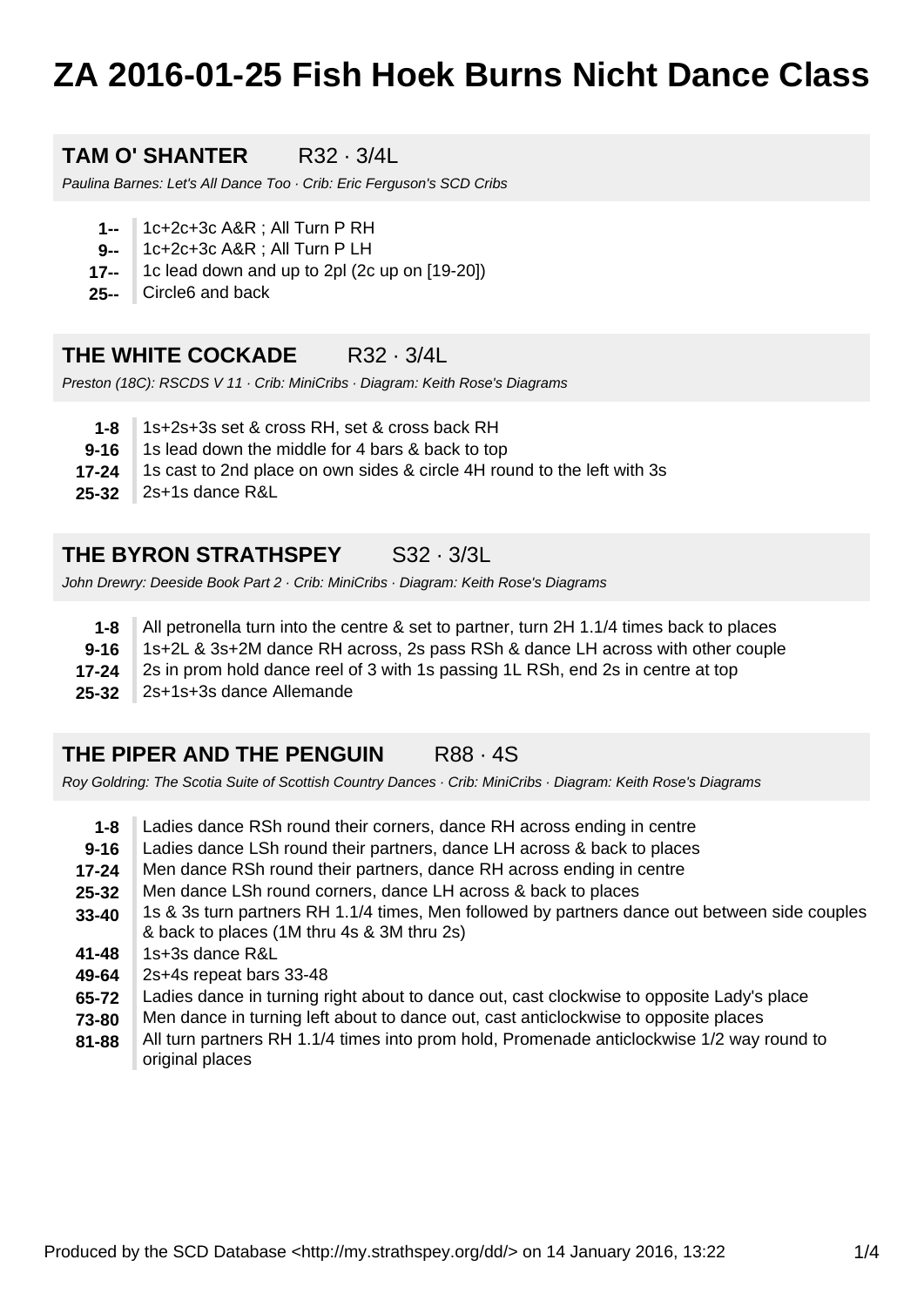# **BURNS NIGHT** J32 · 2/4L

Robert McOwen: Celebrate Fifty Years of Dancing with the Boston Branch · Crib: MiniCribs · Diagram: Keith Rose's Diagrams

| 1-8   1M+2L cross RH, 1L+2M cross RH, 2s+1s Set+Link                                       |  |
|--------------------------------------------------------------------------------------------|--|
| 1L+2M cross RH, 1M+2L cross RH, 2s+1s Set+Link back to original places<br>9-16             |  |
| 1s+2s 1/2 turn RH, slip step down for 2 bars & back, 1/2 turn 2H (PdB) to face up<br>17-24 |  |
| 25-32 1s+2s dance Allemande                                                                |  |

#### **LAND OF THE HEATHER HILLS** S32 · 4/4L

Barry Priddey: Capercaillie Book · Crib: MiniCribs · Diagram: Keith Rose's Diagrams

3s & 4s start on opp sides

- **1-8** 1s & 4s set, 1L followed by partner cast to dance Fig of 8 on Ladies side round 2L+3M & end diagonally facing 2M (partner behind her) **while** 4L followed by partner cast to dance Fig of 8 round 3L+2M & ends diagonally facing 3M (2s & 3s step up/down on bars 7-8)
- **9-16** 1s+4s dance 1/2 diagonal Alternating Tandem reel of 4 with 1st corners, 1s+4s pass LSh (1/2 turning other partner LH) & dance a 1/2 Alternating Tandem reel of 4 with 2nd corners & end passing LSh (1/2 turning other partner) & face 1st corners
- **17-24** 1s+4s repeat above reels, pass LSh & 1/2 turn other partner to end singly on opposite sides (from which they started) order 2 (1) 4 (3)
- **25-32** All dance 1/2 reels of 4 on sides, 1s+4s do not pass LSh but turn 2H to (3)(1) 4 2, all set & cross RH

# **POLHARROW BURN** R32 · 5/5L

Hugh Foss: Magazine Dances 2005-2009 · Crib: MiniCribs · Diagram: Keith Rose's Diagrams

- **1-8** 1s & 3s cross RH, cast 1 place & dance 1/2 Fig of 8 round couple above them
- **9-16** 1s & 3s turn RH then LH (long turns) to face 1st corners **while** 2s & 5s 1/2 turn RH & chase clockwise to other end of set
- **17-24** 1s & 3s dance 1/2 Reels of 4 with 1st corners then 2nd corners
- **25-32** 1s & 3s dance 1/2 Reel of 4 with 3rd corner, turn partner LH & cast down 1 place own sides. 2 4 1 5 3

#### **REFRESHMENT BREAK**

#### **TIM'ROUS BEASTIE (R32 GRAHAM-RAAD)**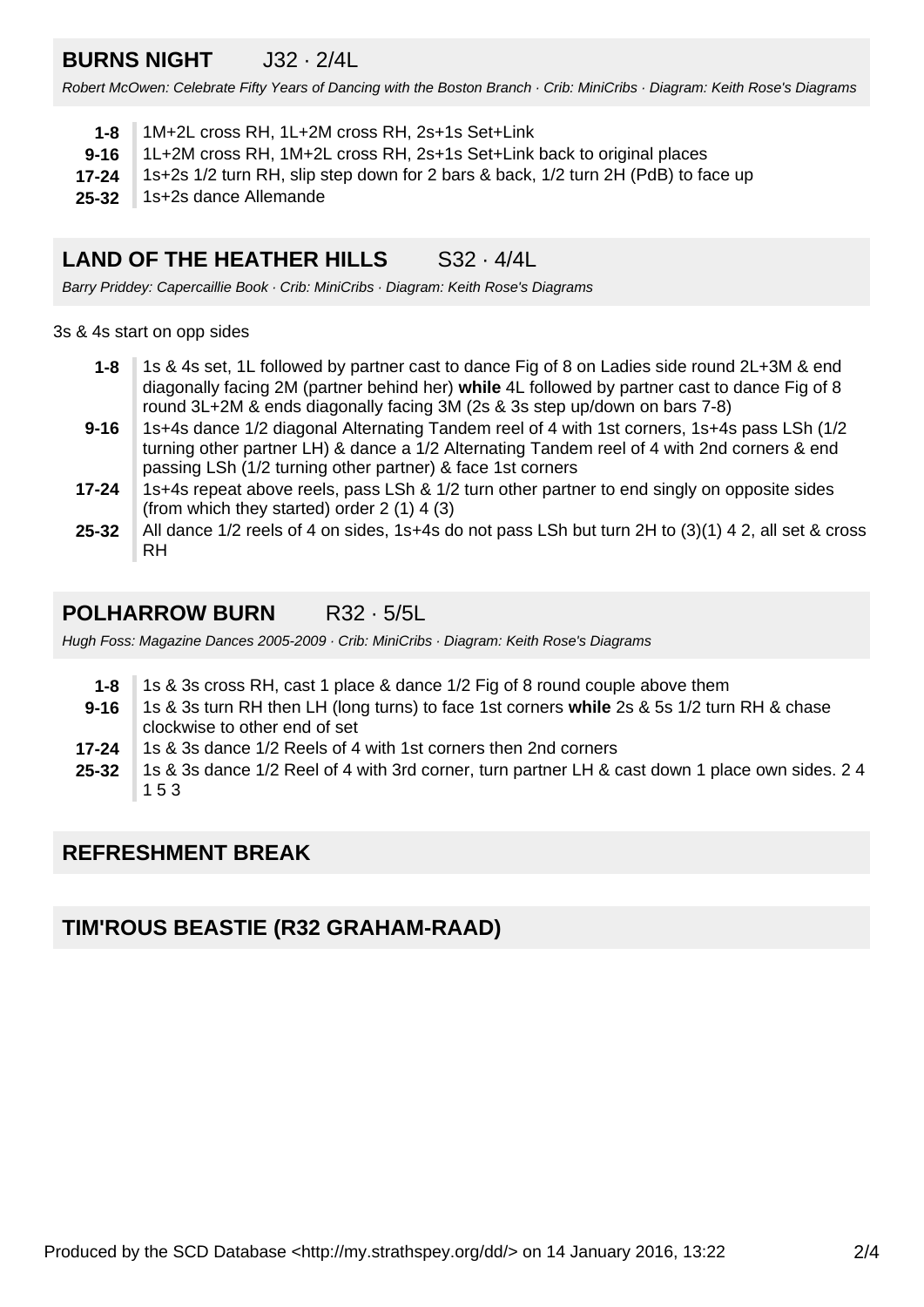# **THE DREAM CATCHER** S96 · 4S

Eileen Orr: RSCDS XLV 9 · Crib: MiniCribs · Diagram: Keith Rose's Diagrams

- **1-8** All circle 8H round & back
- **9-16** 1s+3s dance the Swirl: Turn partner RH into Allemande hold & dance LSh round other couple 1/2 way, dance LH across & swirl to face side couples (BtoB with ptnr & Lady facing Man)
- **17-24** All dance reels of 4 across
- **25-32** All set & dancing couples dance out between side couples, cross & cast to change places RH with partner back into places
- **33-40** All set & advance with partners, retire diagonally with corners & set
- **41-48** 1L+4M dance R&L with 3L+2M (on diagonal)
- **49-56** 1M+2L dance R&L with 3M+4L (other diagonal)
- **57-64** All set with corners, Adv+Ret with partners & set
- **65-88** 2s & 4s repeat bars 9-32
- **89-96** All circle 8H round & back

# **CATCH THE WIND** R32 · 3/4L

Romaine Butterfield: RSCDS XLV 5 · Crib: MiniCribs · Diagram: Keith Rose's Diagrams

- **9-16 1-8** 1s set, cast 1 place & dance 1/2 Fig of 8 round 2s 1s set twice with 1L turning to face out, 1L followed by partner casts up & dances down the middle 1L to face 3M **while** 1M faces 2M
- **17-24** 1s RSh reels of 3 across (1M with 2s & 1L with 3s)
- **25-32** 1L followed by partner dances down cast up round 3M & crosses to end in 2nd place on own sides, 1s turn RH (4 bars)

# **THE BELLE OF BON ACCORD** S32 · 4/4L

John Drewry: A Guide to Scottish Country Dancing · Crib: MiniCribs · Diagram: Keith Rose's Diagrams

- **1-8** 1L & 3L cross down 1 pl & cast up on opp side into centre as 1M & 3M dance across & cast down into centre, 1s+2s & 3s+4s dance RH across
- **9-16** 1s & 3s dance reel of 4 up & down centre of dance
- **17-24** 1s & 3s 3/4 turn RH to face up **while** 2s & 4s dance up on sides & turn in to face down & all set, all circle 4H round to left & end on sides
- **25-32** 1s & 3s lead up between 2s/4s crossing over & cast down 1 place, 1s & 3s turn 2H & 1s lead down to 4th place as 3s cast up on own sides to 2nd pl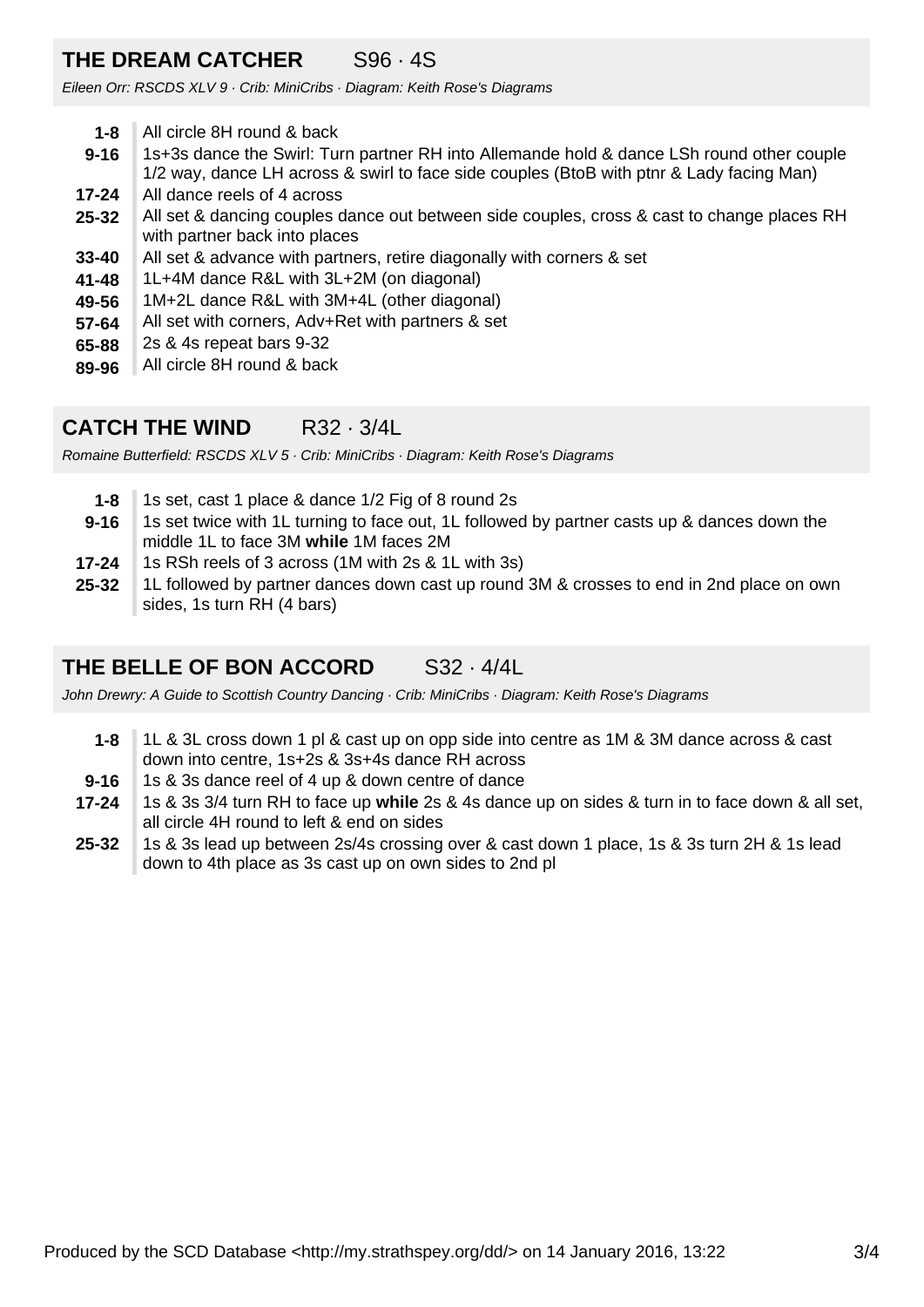# **THE FIRST RAIN OF SPRING** J32 · 3/3L

Wouter Joubert: RSCDS XLIX 4 · Crib: MiniCribs · Diagram: Keith Rose's Diagrams

- **9-16 1-8** 1s dance down, cast up round 3s, meet, dance up to 1st place facing out. 1s+2s 1/2 turn (Men LH, Ladies RH) 2s+1s dance double Figs 8 (1s cross up, 2s cast to start) 1s+3s 3/4 turn RH into line up/down in middle facing partner & set
- **29-32 21-28 17-20** 1s+3s dance 1/2 Celtic Reel: **21-22** 1s+3s pass partner RSh **23-24** 1M+3L dance clockwise **while** 1L+3M dance 3/4 round each other LSh to face partners in line across **25-26** 1s+3s pass partner RSh **27-28** 1L+3M dance clockwise **while** 1M+3L dance 3/4 round each other LSh to face partners in line up/down set 3s+1s 3/4 turn partners RH to sidelines & 2s+3s+1s set

# **CITY OF STIRLING REEL** R32 · 3/4L

Roy Goldring: Bannockburn 700 · Crib: MiniCribs · Diagram: Keith Rose's Diagrams

**25-32 17-24 9-16 1-8** 1s+2s+3s dance Snowball Grand Chain (1s+2s change places on sides to start). (3)(1)(2) 1s cross (pass RSh) & 1/2 turn RH person in 3rd corner, 1s followed by corners change places (diag) passing LSh & 1s cast to 2nd place (opp sides) as corners end in original places 1s cross (pass LSh) & 1/2 turn LH person in 4th corner, 1s followed by corners change places (diag) passing RSh & 1s cast to 2nd place (opp sides) as corners end in original places. 2(1)3 All turn RH (4 bars) & 1s dance 1/2 Figs of 8 (Lady up & Man down)

# **MAIRI'S WEDDING** R40 · 3/4L

James B Cosh: Twenty Two SCD · Crib: MiniCribs · Diagram: Keith Rose's Diagrams

- **1-8** 1s turn RH & cast to 2nd place, 1s turn LH to face 1st corners
- **9-16** 1s dance 1/2 diagonal reel of 4 with 1st corners, 1s dance 1/2 diagonal reel with 2nd corners
- **17-24** 1s dance 1/2 diagonal reel with 3rd corner (pstns), 1/2 diagonal reel with 4th corner (pstns)
- **25-32** 1s dance reel of 3 across (Lady with 2s, Man with 3s - LSh to 1st corner)
- **33-40** 2s+1s+3s circle 6H round & back